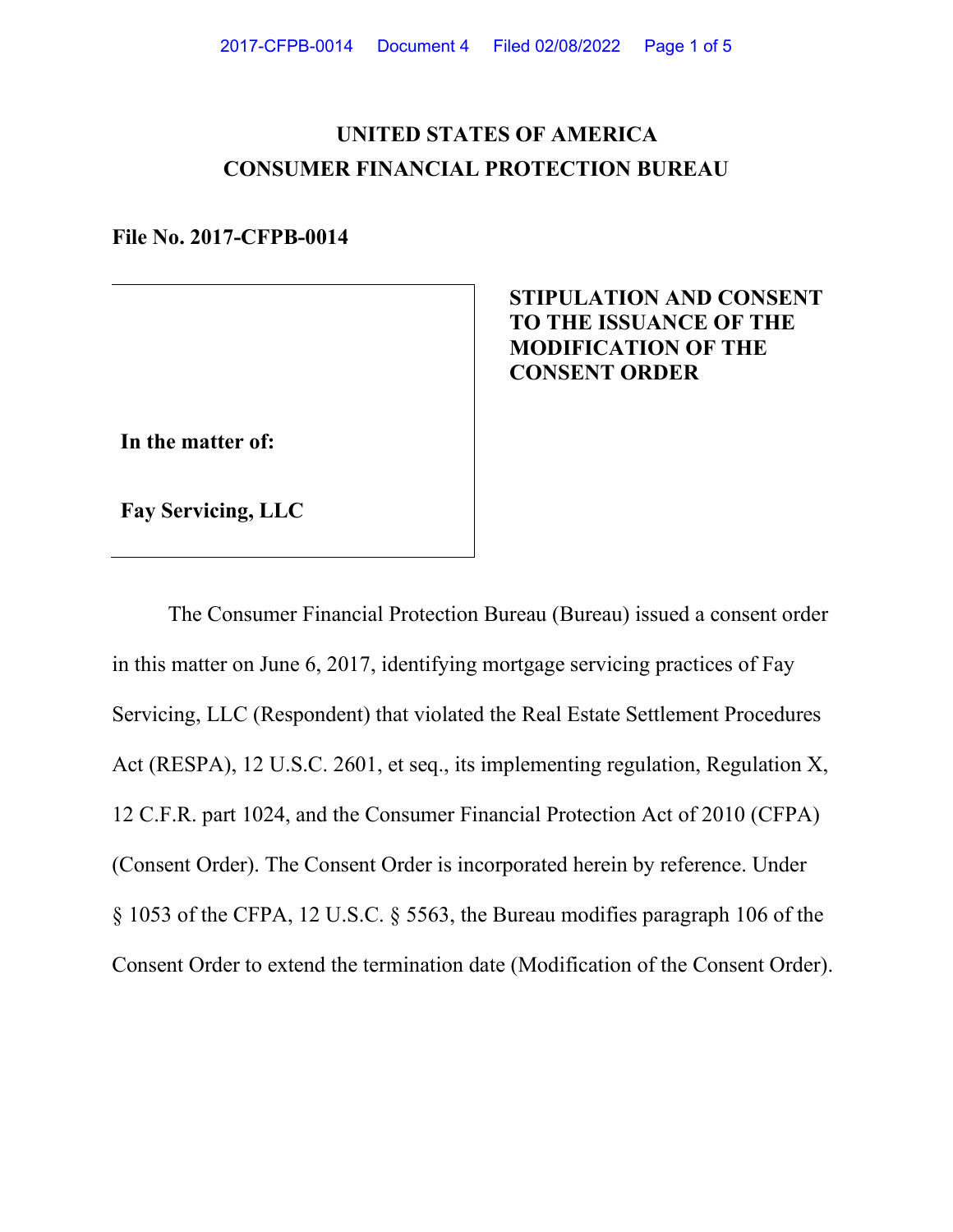Respondent, through its authorized representatives, consents to the issuance of the Modification of the Consent Order substantially in the form of the one to which this Stipulation and Consent to the Issuance of the Modification of the Consent Order is attached (Modification of the Consent Order), and which is incorporated by reference.

In consideration of the above premises, Respondent agrees to the following:

## **Jurisdiction**

1. The Bureau has jurisdiction over this matter under §§ 1053 and 1055 of the CFPA, 12 U.S.C. §§ 5563, 5565.

#### **Consent**

- 2. Respondent agrees to the issuance of the Modification of the Consent Order. Respondent admits the facts necessary to establish the Bureau's jurisdiction over Respondent and the subject matter of this action.
- 3. Respondent agrees that the Modification of the Consent Order will be deemed an "order issued with the consent of the person concerned" under 12 U.S.C. § 5563(b)(4) and agrees that the Modification of the Consent Order will become a final order, effective upon its entry on the administrative docket, and will be fully enforceable by the Bureau under 12 U.S.C. §§ 5563(d)(1) and 5565.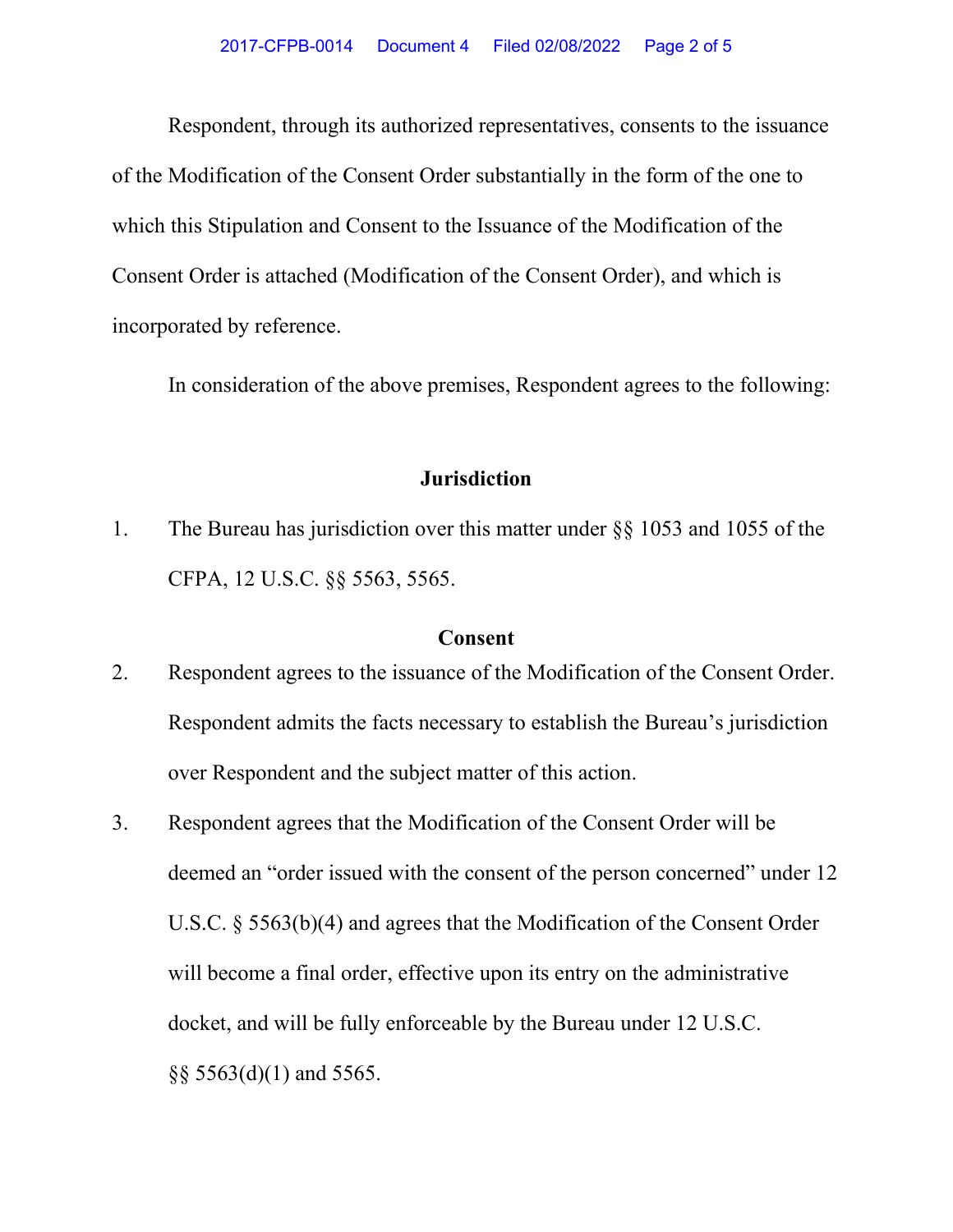- 4. Respondent voluntarily enters into this Stipulation and Consent to the Issuance of the Modification of the Consent Order (Stipulation).
- 5. The terms and provisions of this Stipulation and the Modification of the Consent Order will be binding upon, and inure to the benefit of, the parties hereto and their successors in interest.
- 6. Respondent agrees that the Bureau may present the Modification of the Consent Order to the Bureau Director for signature and entry without further notice.

### **Waivers**

- 7. Respondent, by consenting to this Stipulation, waives:
	- a. Any right to service of the Modification of the Consent Order, and agrees that entry of the Modification of the Consent Order on the administrative docket will constitute notice to Respondent of its terms and conditions;
	- b. Any objection to the jurisdiction of the Bureau, including, without limitation, under section 1053 of the CFPA, 12 U.S.C. § 5563;
	- c. The rights to all hearings under the statutory provisions under which the proceeding is to be or has been instituted; and any other procedural right available under section 1053 of the CFPA, 12 U.S.C. § 5563, or 12 CFR Part 1081;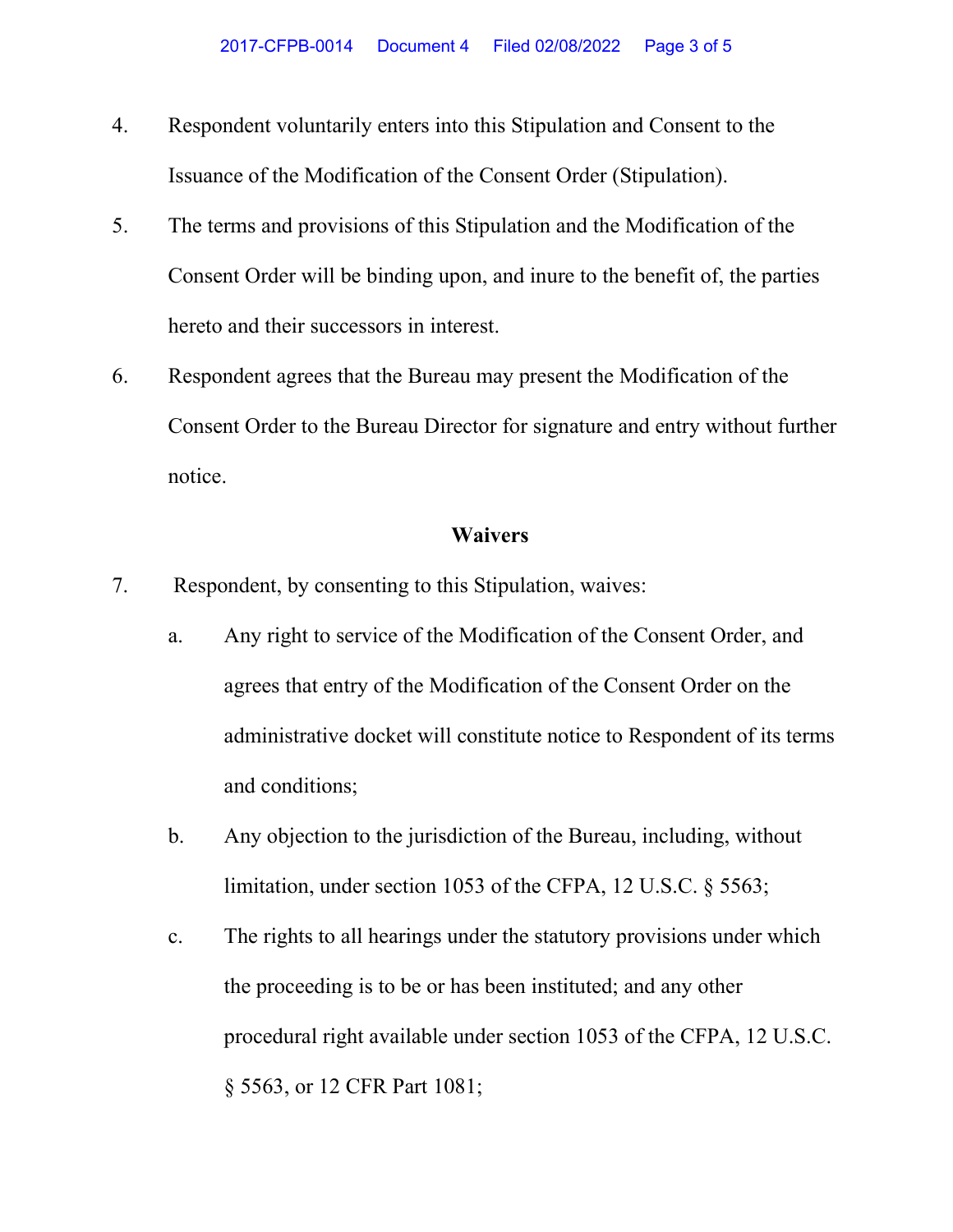- d. The right to seek any administrative or judicial review of the Modification of the Consent Order;
- e. Any claim for fees, costs or expenses against the Bureau, or any of its agents or employees, and any other governmental entity, related in any way to the enforcement matter or the Modification of the Consent Order, whether arising under common law or under the terms of any statute, including, but not limited to the Equal Access to Justice Act and the Small Business Regulatory Enforcement Fairness Act of 1996; for these purposes, Respondent agrees that Respondent is not the prevailing party in this action because the parties have reached a good faith settlement under the Consent Order;
- f. Any other right to challenge or contest the validity of the Modification of the Consent Order;
- g. Such provisions of the Bureau's rules or other requirements of law as may be construed to prevent any Bureau employee from participating in the preparation of, or advising the Director as to, any order, opinion, finding of fact, or conclusion of law to be entered in connection with this Stipulation or the Modification of the Consent Order; and